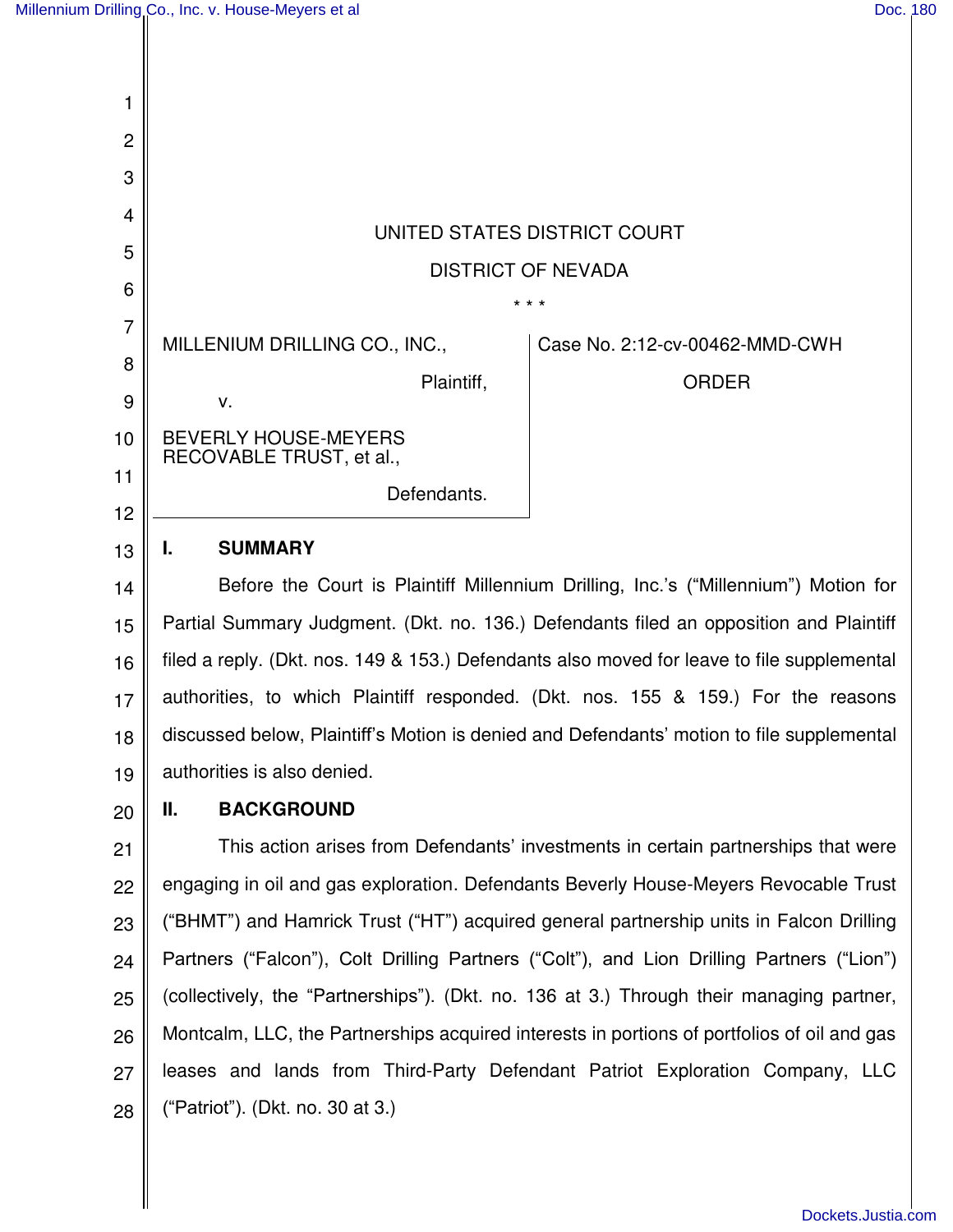1 2 3 4 5 6 7 8 As part of their investment in the Partnerships, Defendants made varying amounts of cash contributions and executed the following substantially similar agreements: (1) subscription agreements ("Subscription Agreements"); (2) partnership agreements ("Partnership Agreements"); (3) subscription notes and security and pledge agreements ("Subscription Notes"); and (4) assumption agreements ("Assumption Agreements"). (Dkt. no. 136 at 3-7.) Additionally, for each Partnership, Defendants received similar private placement memoranda ("PPM"). (*Id.* at 4.) The PPMs stated that the Partnerships would enter into drilling contracts with Plaintiff to drill specified oil and gas wells. (*Id.*)

9 10 11 12 13 14 15 16 17 18 As compensation, the Partnerships agreed to make cash payments and to pledge all of their partners' Subscription Notes to Plaintiff as security for the Partnerships' future payment obligations under a turnkey note. (*Id.* at 7; dkt. no. 30 at 4.) The Subscription Notes included language allowing the Partnerships to assign the Subscription Notes to Millennium. (Dkt. no. 136 at 7.) For example, BHMT entered into a Subscription Agreement dated June 15, 2004, to acquire partnership interest in Colt by paying \$1,000,000.00 in cash and by signing a Subscription Note in the principal amount of \$1,200,000.00. (*Id.* at 5; dkt. no. 136-1 & 136-18.) BHMT signed an Assumption Agreement agreeing to assume its pro rata share of Colt's debt to Plaintiff. (Dkt. no. 136 at 7; dkt. no. 136-18.) Colt assigned the Subscription Note to Plaintiff. (Dkt. no. 136 at 7.)

19 20 21 22 23 24 25 Plaintiff's First Amended Complaint ("FAC") alleges ten causes of action. The first, fifth, and eighth claims are for breach of contract in connection with Falcon, Colt, and Lion, respectively.<sup>1</sup> (Dkt. no. 30.) As their third affirmative defense, Defendants assert that Plaintiff committed fraud with respect to the contracts at issue. (Dkt. no. 97 at 18.) Defendants also assert claims against certain Third-Party Defendants, including Patriot and Jonathon Feldman ("Feldman"), for fraud/fraud in the inducement and fraudulent ///

26

 $\overline{a}$ 

<sup>27</sup> 28 <sup>1</sup>The second claim for relief seeks to impose liability on Defendant Grace Mae Properties, LLC ("Grace Mae") based on an alter ego theory. (Dkt. no. 30 at 6.) Plaintiff also alleges that BHMT assigned its interest in Falcon to Grace Mae. (Dkt. no. 30 at 5.)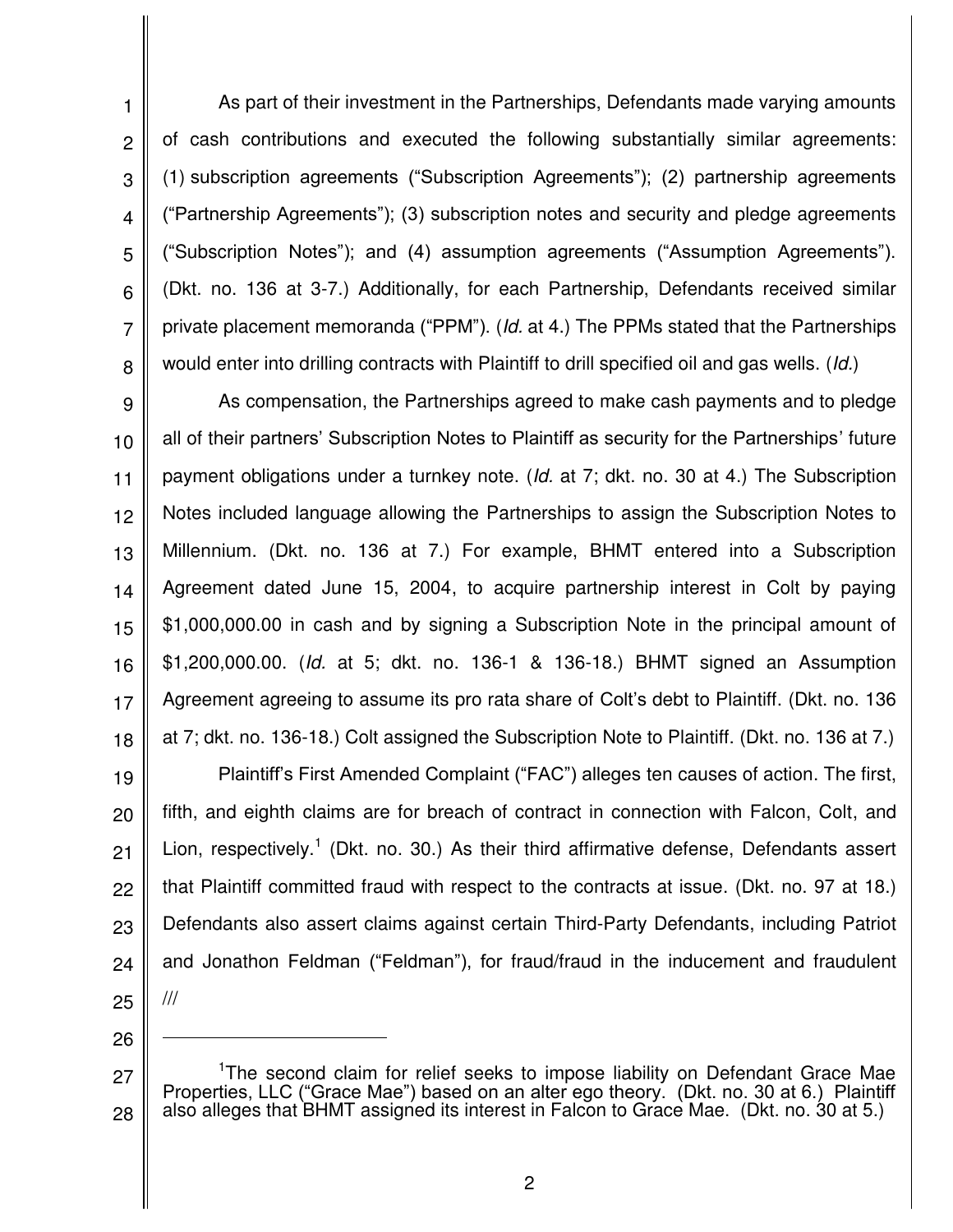1 2 3 4 nondisclosure, among other claims. $2(2:13$ -cv-78-MMD-CWH, dkt. no. 1-1.) Defendants allege that Patriot, Feldman, and other Third-Party Defendants are promoters of the oil and gas investments at issue and that they created and operated Millennium to perpetuate their fraud against Plaintiff. (*Id.*)

5

6

7

8

Plaintiff contends that Defendants have defaulted by disavowing their unconditional promise to pay Plaintiff under the Subscription Notes and Assumption Agreements. (*Id.* at 10.) Plaintiff seeks summary judgment on its three breach of contract claims (counts I, V, and VIII).

9

## **III. LEGAL STANDARD**

10 11 12 13 14 15 16 17 18 19 20 The purpose of summary judgment is to avoid unnecessary trials when there is no dispute as to the facts before the court. *Nw. Motorcycle Ass'n v. U.S. Dep't of Agric.*, 18 F.3d 1468, 1471 (9th Cir. 1994). Summary judgment is appropriate when "the movant shows that there is no genuine dispute as to any material fact and the movant is entitled to judgment as a matter of law." Fed. R. Civ. P. 56(a); *see Celotex Corp. v. Catrett*, 477 U.S. 317, 322-23 (1986). An issue is "genuine" if there is a sufficient evidentiary basis on which a reasonable fact-finder could find for the nonmoving party and a dispute is "material" if it could affect the outcome of the suit under the governing law. *Anderson v. Liberty Lobby, Inc.*, 477 U.S. 242, 248-49 (1986). Where reasonable minds could differ on the material facts at issue, however, summary judgment is not appropriate. *Warren v. City of Carlsbad*, 58 F.3d 439, 441 (9th Cir. 1995). "The amount of evidence necessary

21

 $\overline{a}$ 

<sup>22</sup> 23 24 25 26 27 28 <sup>2</sup>Defendants sued Patriot and others in Texas state court. Patriot removed the case to the Southern District of Texas and then moved to transfer venue to this Court. On May 6, 2013, this Court consolidated the two related cases into the first-filed Nevada action. (Dkt. no. 79.) The plaintiffs in 2:13-cv-00078-MMD-CWH were designated as Third-Party Plaintiffs in this case and the defendants in 2:13-cv-00078-MMD-CWH were designated as Third-Party Defendants. (*Id.*) The Court dismissed Third-Party Defendants Montcalm Co., LLC (the managing partner for the Partnerships), Matthew Barnes (Montcalm's managing partner), and Schain Leifer Guralnick (the accounting firm that prepared audit returns on the investments) for lack of personal jurisdiction. (Dkt. no. 172.) Third-Party Defendants Robert and Elizabeth Holt acted as Defendants' financial advisors and allegedly informed Defendants about the investment opportunity in the Partnerships. (2:13-cv-00078-MMD-CWH, dkt. no. 1-1 at 9-10.) Third-party claims against the Holts were dismissed pursuant to the parties' stipulation. (Dkt. no. 170.)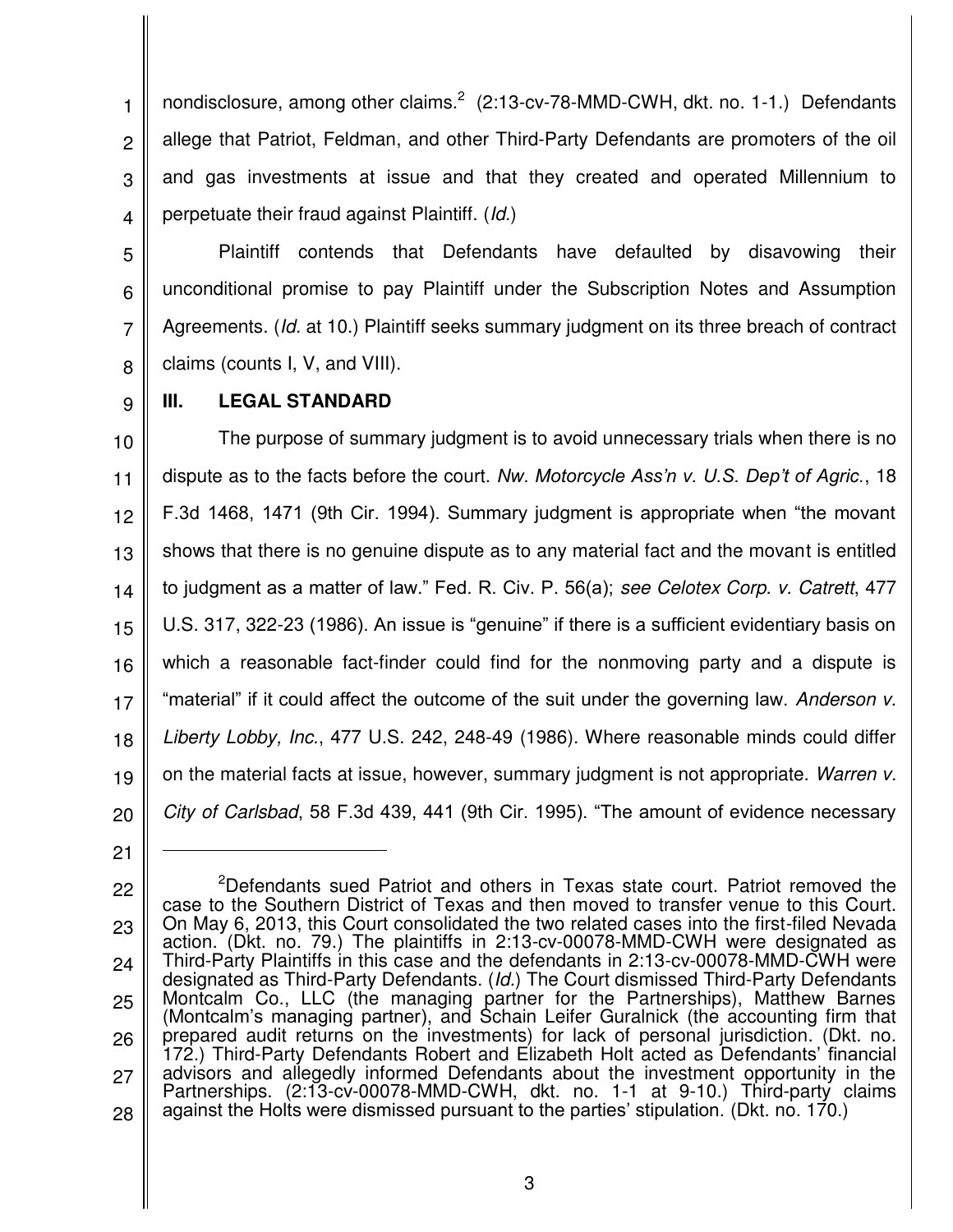1 2 3 4 5 6 to raise a genuine issue of material fact is enough 'to require a jury or judge to resolve the parties' differing versions of the truth at trial.'" *Aydin Corp. v. Loral Corp.*, 718 F.2d 897, 902 (9th Cir. 1983) (*quoting First Nat'l Bank of Ariz. v. Cities Serv. Co.*, 391 U.S. 253, 288–89 (1968)). In evaluating a summary judgment motion, a court views all facts and draws all inferences in the light most favorable to the nonmoving party. *Kaiser Cement Corp. v. Fishbach & Moore, Inc.*, 793 F.2d 1100, 1103 (9th Cir. 1986).

7 8 9 10 11 12 13 14 15 16 17 18 19 20 21 The moving party bears the burden of showing that there are no genuine issues of material fact. *Zoslaw v. MCA Distrib. Corp.*, 693 F.2d 870, 883 (9th Cir. 1982). "In order to carry its burden of production, the moving party must either produce evidence negating an essential element of the nonmoving party's claim or defense or show that the nonmoving party does not have enough evidence of an essential element to carry its ultimate burden of persuasion at trial." *Nissan Fire & Marine Ins. Co. v. Fritz Cos.*, 210 F.3d 1099, 1102 (9th Cir. 2000). Once the moving party satisfies Rule 56's requirements, the burden shifts to the party resisting the motion to "set forth specific facts showing that there is a genuine issue for trial." *Anderson*, 477 U.S. at 256. The nonmoving party "may not rely on denials in the pleadings but must produce specific evidence, through affidavits or admissible discovery material, to show that the dispute exists," *Bhan v. NME Hosps., Inc.*, 929 F.2d 1404, 1409 (9th Cir. 1991), and "must do more than simply show that there is some metaphysical doubt as to the material facts." *Orr v. Bank of Am.*, 285 F.3d 764, 783 (9th Cir. 2002) (internal quotation marks omitted). "The mere existence of a scintilla of evidence in support of the plaintiff's position will be insufficient." *Anderson*, 477 U.S. at 252.

22

23

## **IV. DISCUSSION**

24 25 26 27 28 Plaintiff makes the straightforward argument that Defendants entered into the Subscription Notes and Assumption Agreements and then subsequently breached these agreements. In response, however, Defendants challenge the enforceability of these agreements based on their affirmative defense of fraud and affirmative claim of fraud in ///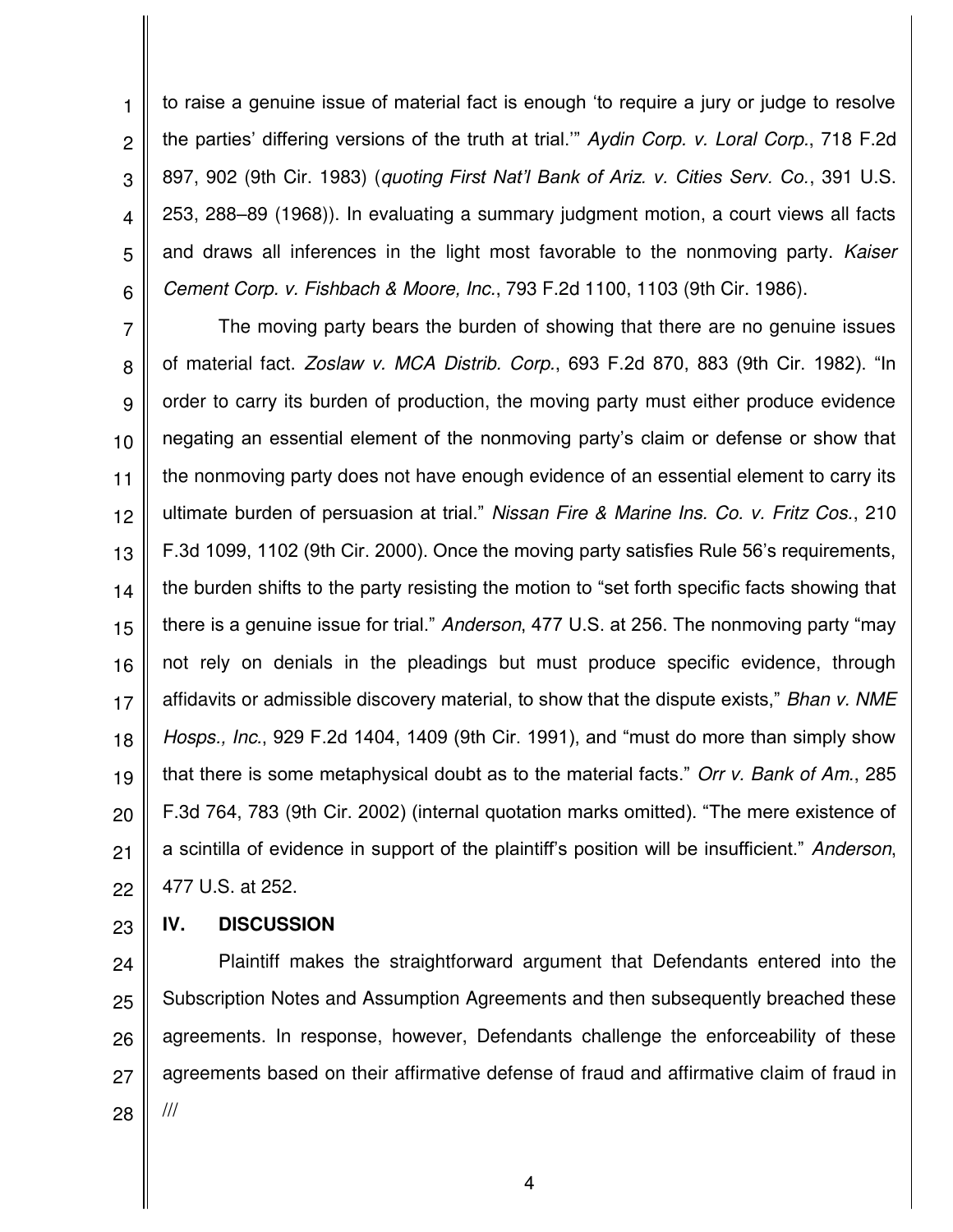2 the inducement.<sup>3</sup> Accordingly, the threshold issue is whether Defendants have demonstrated material issues of fact with respect to their fraud claim. The Court resolves this threshold issue in favor of Defendants. $4$ 

3

1

4 5 6 7 8 9 10 11 12 13 14 15 The parties do not dispute that agreements induced by fraud are not enforceable. *See Awada v. Shuffle Master, Inc.*, 173 P.3d 707, 713 (Nev. 2007) ("A party to a contract may seek a rescission of that contract based on fraud in the inducement."). Because of Defendants' third-party claim of fraud in the inducement, resolving Plaintiff's breach of contract claims would necessarily require the Court to determine the merits of Defendants' fraud claim, which neither side has directly presented on summary judgment. Summary judgment should be denied on this basis alone — other than the circuitous route of opposing summary judgment on Plaintiff's breach of contract claims, Defendants have not had any opportunity to present their claim or oppose its dismissal. The Court cannot dismiss Defendants' fraud claim by default without giving them such an opportunity. Even setting aside this procedural defect, the Court finds that Defendants have met their burden in opposing summary judgment.<sup>5</sup>

16

17 18 19 Viewing the facts and drawing all reasonable inferences in the light most favorable to the Defendants as the non-moving parties, the Court finds that Defendants have demonstrated that genuine issues of material fact exist as to whether they were induced to invest in the Partnerships by false representations of the Partnerships'

 $\overline{a}$ 

<sup>20</sup>

<sup>21</sup> 22 23 <sup>3</sup>Defendants cite to their third-party fraud claims against the "sponsors and promoters" of the Partnerships. (Dkt. no. 149 at 3.) After Defendants' brief was filed, the Court dismissed the third-party claims against three of those defendants for lack of personal jurisdiction. (Dkt. no. 172.) The Court's dismissal order does not affect Defendants' claim that they were induced to invest in the Partnerships by fraud. Moreover, claims against Patriot and Feldman have not been dismissed.

<sup>24</sup> 25 <sup>4</sup>The Court need not resolve any conflict-of-law issue because the Court is not examining the terms of the various agreements and whether the choice-of-law provision in these agreements should be applied here.

<sup>26</sup> 27 28 <sup>5</sup>Plaintiff contends that Defendants fail to offer any evidence or citation to the record in support of their claimed "statement of undisputed facts" (dkt. no. 149 at 4-6) in violation of LR 56-1. (Dkt. no. 153 at 2-3.) Plaintiff is correct. The Court will disregard the allegations under the claimed "statement of undisputed facts" in Defendants' response brief.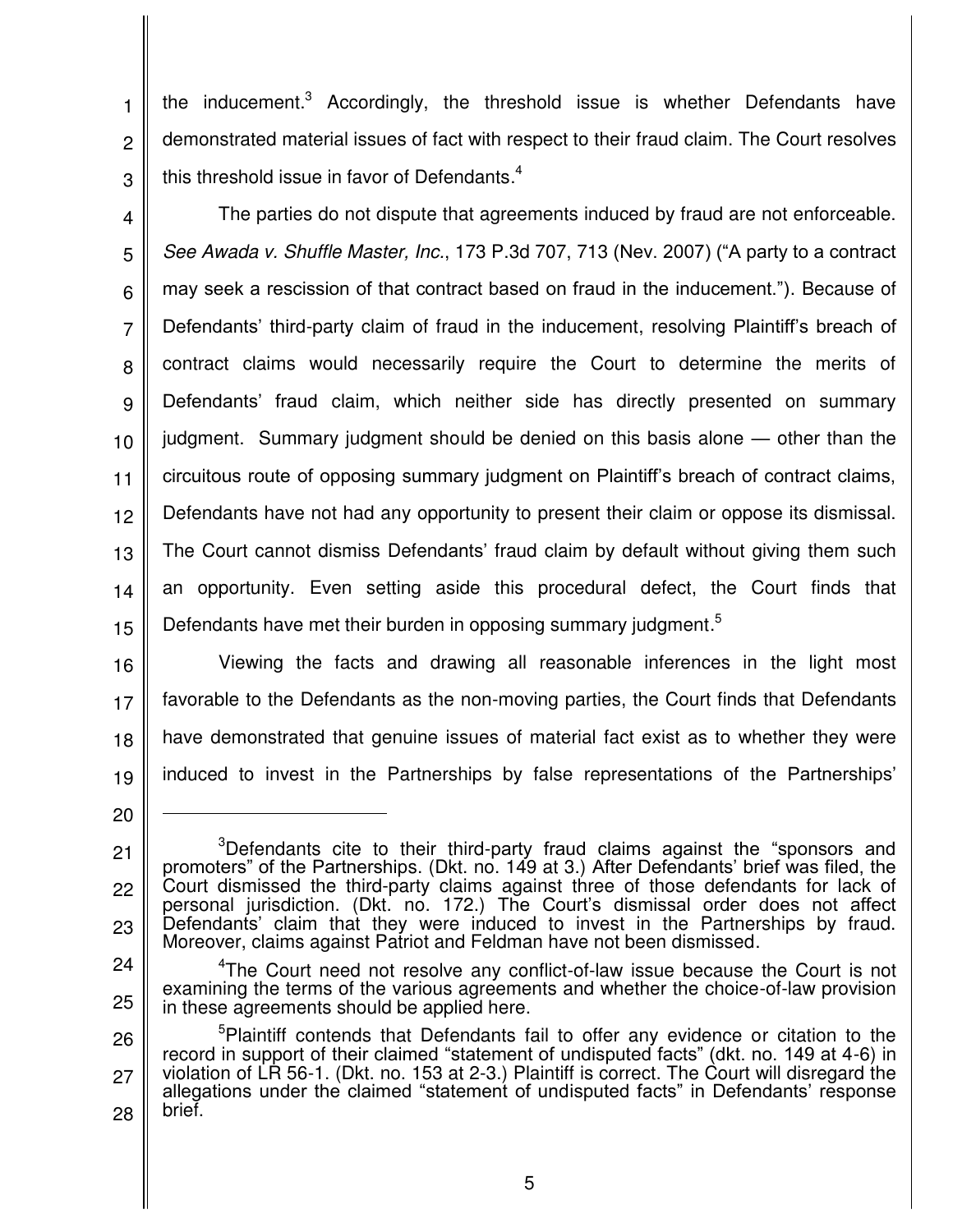1 2 3 4 5 6 7 8 9 10 11 12 13 14 15 16 17 18 19 promoters, rendering unenforceable any agreements they entered into with respect to the Partnerships. Molly Hamrick, a co-trustee of HT, testified that statements she believes to be misrepresentations about the investments include, among other misrepresentations, the assurance that "there was a safety net with these bonds and income to offset promissory note" and that she "would never have to make a capital call or put money into a partnership once [she] made [her] initial investment." (Dkt. no. 149-1 at 5-6.) Beverly House-Myers, the trustee for BHMT, testified that she did not believe she would have to repay the Subscription Note because they were told that "there was zero risk in having to pay the notes; that the oil production of which they had such great experience and success for the many past years that those notes would be taken care of by the revenue coming off of the wells, and that the zero coupon bond would be purchased to pay any principal that had not been paid from the revenue that came off of the wells." (Dkt. no. 149-2 at 6-7.) Ms. House-Myers further testified that the Subscription Note was a "big issue" and about "[t]he fact that [she] would not have to ever repay the note because it was paid, the interest and principal were . . . paid back with the first revenues that came off the wells." (*Id.* at 9.) These testimonies create genuine issues of material fact as to the alleged false representations made to induce Defendants to invest in the Partnerships, leading to the execution of the agreements that Plaintiff now seeks to enforce.

20 21 22 23 24 25 In response, Plaintiff first argues that the undisputed evidence shows that Third-Party Defendant Feldman did not make any fraudulent statements to Ms. Hamrick. (Dkt. no. 153 at 7-9.) Plaintiff argues that because Ms. Hamrick was uncertain whether she met with Feldman,<sup>6</sup> and because Feldman was unequivocal that he did not meet or talk to her, it is undisputed that Feldman did not make any false representations to Ms. Hamrick. However, drawing all reasonable inferences in the light most favorable to the

26

 $\overline{a}$ 

27

<sup>&</sup>lt;sup>o</sup>Plaintiff offers excerpts of Ms. Hamrick's testimony where she indicated she thought she met with Feldman. (Dkt. no. 152 at 8.)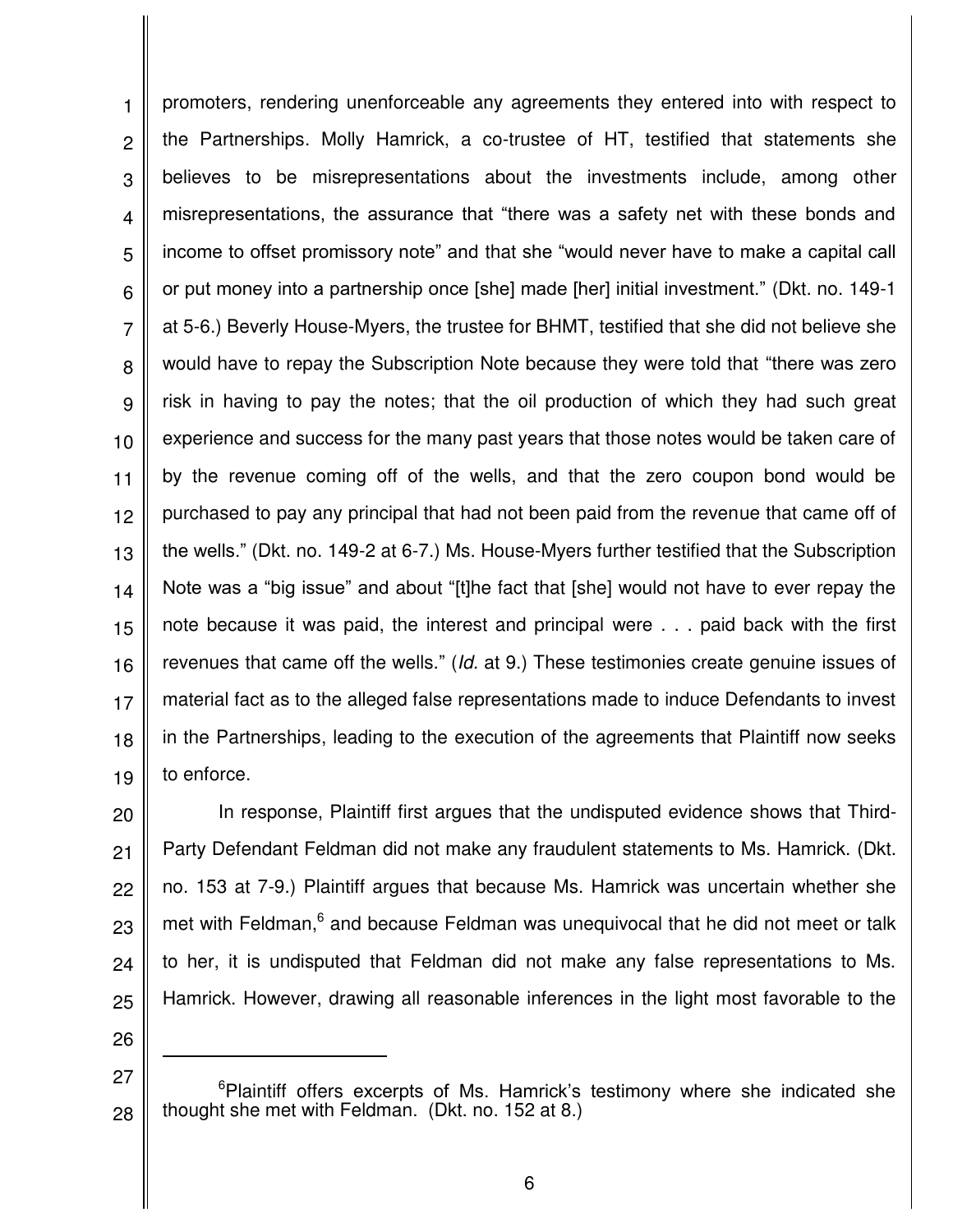1 2 non-moving parties, Ms. Hamrick's testimony creates a material issue of fact as to whether she met with Feldman.

3 4 5 6 7 8 9 10 11 12 Plaintiff next argues that because Defendants "completely relied" on Robert and Elizabeth Holt,<sup>7</sup> they did not rely on any representations from Feldman. (*Id.* at 12-13.) It is not clear to the Court that Defendants' fraud claim hinges on whether the representations were made by Feldman or by the Holts. Defendants allege that the Holts were involved in making false statements about the investments. (2:13-cv-00078-MMD-CWH, dkt. no. 1-1 at 23-24.) Nevertheless, the Court need not resolve this issue at this stage because Defendants have offered sufficient evidence to show that Ms. Hamrick and Ms. House-Myers had discussions with Feldman. As noted above, Ms. Hamrick testified she thought she met Feldman, and Ms. House-Myers testified that the discussions about the investment involved "primarily" Feldman. (Dkt. no. 149-2 at 10:5.)

13 14 15 16 17 18 19 20 21 22 Finally, Plaintiff argues that because Defendants' fraud claim and the facts supporting it are directly contrary to the express terms of the agreements at issue, Defendants are legally foreclosed from asserting fraud. As support, Plaintiff offers the Nevada Supreme Court decision of *Road & Highway Builders, LLC v. Northern Nevada Rebar, Inc.*, 284 P.3d 377 (Nev. 2012), where the court found that the fraud in the inducement claim failed as a matter of law because it contradicted the express terms of the parties' integrated contract.<sup>8</sup> In that case, Road and Highway Builders ("Builders") contracted with Northern Nevada Rebar ("NNR") entered into an agreement for NNR to provide labor and materials for reinforcing steel, or rebar, including an amount to be used for installing reinforced concrete boxes ("RCBs") for a Nevada Department of

23

 $\overline{a}$ 

 $\alpha$ Plaintiff also relies on the Holts' testimony that Feldman did not make any false representation. Their testimony may support Feldman's affidavit, but does nothing to resolve the disputed material issues of fact presented here.

<sup>25</sup> 26 27 28 <sup>8</sup>Plaintiff also cites to *Tallman v. First National Bank of Nevada*, 208 P.2d 302 (Nev. 1949), but that case involves the admission of extrinsic evidence to contradict the terms of a written agreement where fraud was not properly pleaded or established. In fact, the Nevada Supreme Court recently reaffirmed that extrinsic or oral evidence is admissible to show fraud in the inducement. *Khan v. Bakhsh*, 306 P.3d 411, 413 (Nev. 2013).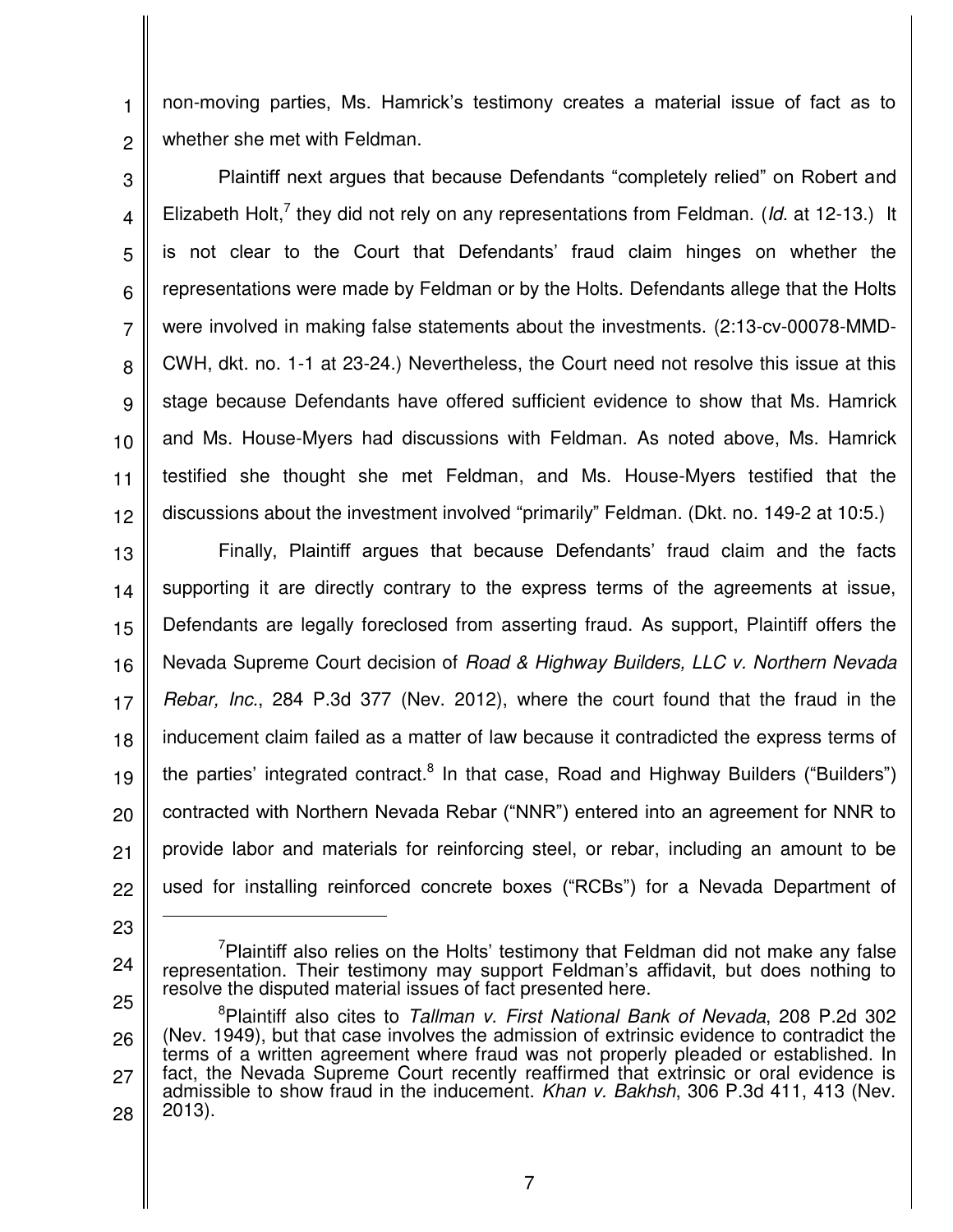1 2 3 4 5 6 7 8 9 10 11 12 Transportation ("NDOT") project. NNR claimed that its bid, including the unit price, was based on the assumption that it would be providing all of the rebar for the project. (*Id.* at 378.) The contract provided for Builders to change the scope of work unilaterally (i.e., order additions, deletions, or revisions) and to have the absolute right to terminate the contract. (*Id.* at 379.) The contract also established the unit price for the rebar and provided that the unit price would remain the same regardless of quantity, although the contract did specify that the final quantities must match NDOT's quantities unless the parties otherwise agreed in writing. (*Id.* at 379, 381.) Builders did not disclose that it had obtained approval from NDOT to use precast RCBs from another supplier and that it planned to reduce the quantity of rebar furnished by NNR. (*Id.* at 379.) After NNR learned of Builders' use of precast RCBs from the other supplier, it sought an equitable adjustment of the unit price for the rebar. (*Id.*)

13 14 15 16 17 18 19 20 21 22 A dispute ultimately arose, leading to Builders' claim for breach of contract and NNR's counterclaim for fraud in the inducement. NNR claimed that by failing to disclose that it had no intention of performing its contractual obligations, Builders induced NNR to enter into the contract and to offer a lower unit price because of the large quantity of rebar needed for the construction project. (*Id.* at 380.) The Nevada Supreme Court found that the fraud claim directly contradicted the express terms of the contract because the contract provided for Builders to unilaterally make changes without affecting the unit price. (*Id.* at 381.) While Builders failed to obtain a written agreement before changing the quantity of the rebar, the court found that such failure amounted to a breach of contract, not fraud. (*Id.*)

23 24 25 Defendants analogize the facts presented in this case to the dispute in *Road & Highway Builders*. They rely on the following boiler plate provision in the Subscription Agreements:

26

27

28

(d) The undersigned confirms that . . . he has received no representations, warranties or written communications with respect to the offering of Units other than those contained in the Partnership Documents, and that in entering into this transaction the undersigned is not relying upon